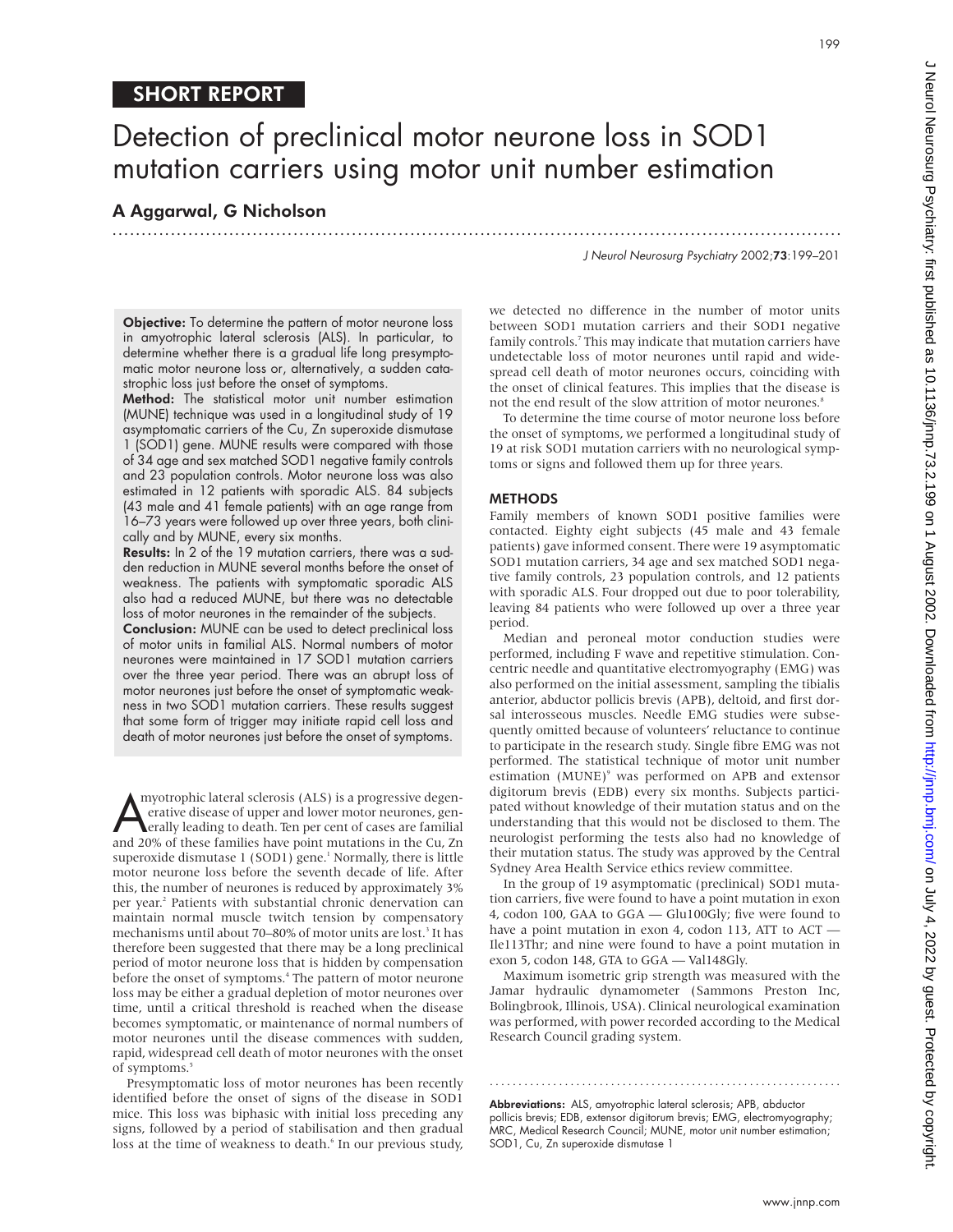|                               | Abductor pollicis brevis |                     | Extensor digitorum brevis |                     |
|-------------------------------|--------------------------|---------------------|---------------------------|---------------------|
|                               | <b>No</b>                | <b>MUNE</b> (range) | No                        | <b>MUNE</b> (range) |
| Population controls           | 23                       | 148 (115-254)       | 12                        | 138 (119-169)       |
| SOD1 negative family controls | 34                       | 138 (106-198)       | 32                        | 134 (107-180)       |
| SOD1 mutation carriers        | 19                       | 144 (109-199)       | 14                        | $136(111 - 187)$    |
| Patients with sporadic ALS    | 12                       | $45(5 - 84)$        | 9                         | 70 (8-82)           |

Table 1 Abductor pollicis brevis and extensor digitorum brevis and mean motor unit

## RESULTS

In our previous study,<sup>7</sup> there was no detectable difference in the number of motor units in 19 SOD1 mutation carriers as a group compared with their 34 SOD1 negative family controls (APB  $p > 0.46$  and EDB  $p > 0.95$ ) or with 23 population controls (APB  $p > 0.70$  and EDB  $p > 0.50$ ). The 12 patients with symptomatic ALS had fewer motor units than all other groups (p < 0.001; table 1). Test-retest correlation was high, with Pearson correlation coefficients of 0.93 for APB MUNE and 0.78 for EDB MUNE.

There was no significant loss of motor units in 17 of the 19 SOD1 mutation carriers and the 32 population controls over the three years of the study. The average difference between MUNE results on separate occasions for the same person was ±5%. In two SOD1 mutation carriers, there was a detectable reduction of 51% in one and 37% in the other before the onset of clinical symptoms.

## Case 1

A 48 year old woman with a strong history of familial ALS (Val148Gly) was asymptomatic at the time of recruitment, with a normal neurological examination. She had no evidence of wasting, fasciculations, or weakness. Initial nerve conduction studies were normal, as was concentric needle and quantitative EMG of the upper and lower limb muscles. Her left EDB MUNE dropped from 130 to 100 (23% reduction) within six months (fig 1). At the time, she had no detectable weakness. Over the next six months, her left EDB MUNE dropped further to 64 (total reduction of 51%), when she had wasting and weakness of the anterior compartment muscles



Figure 1 Progressive results of case 1 showing the change in (A) abductor pollicis brevis (APB) and (B) extensor digitorum brevis (EDB) motor unit number estimates (MUNE) over time in relation to handgrip strength and power. APB and EDB MUNE are reduced before the onset of weakness. L, left; MRC, Medical Research Council; R, right.